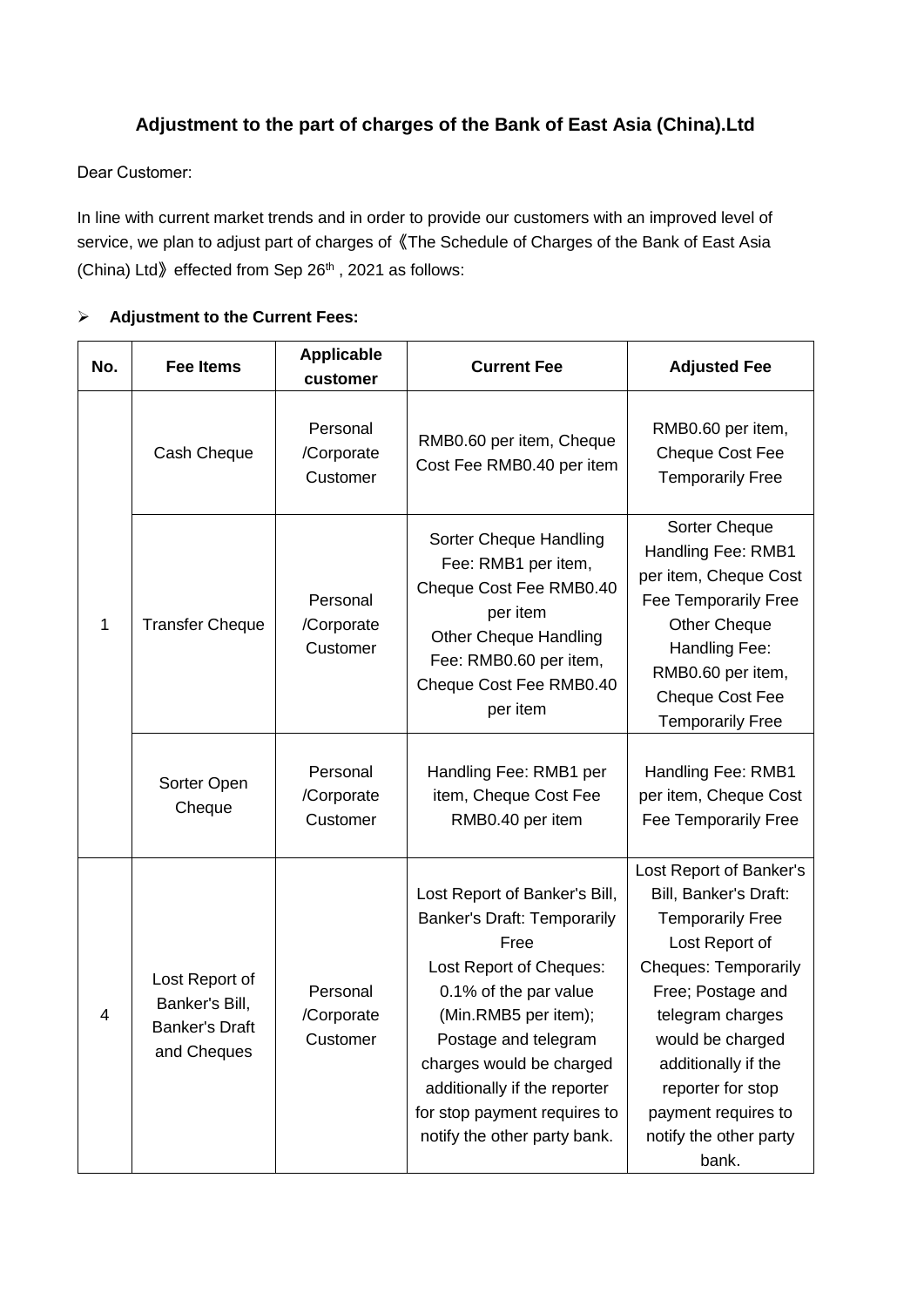| No. | <b>Fee Items</b>                                                         | <b>Applicable</b><br>customer | <b>Current Fee</b>                                                                                                                                                                                                                                                                                                             | <b>Adjusted Fee</b>                                                                                                                                                                                                                                                                                                                                                                                                                                                                               |
|-----|--------------------------------------------------------------------------|-------------------------------|--------------------------------------------------------------------------------------------------------------------------------------------------------------------------------------------------------------------------------------------------------------------------------------------------------------------------------|---------------------------------------------------------------------------------------------------------------------------------------------------------------------------------------------------------------------------------------------------------------------------------------------------------------------------------------------------------------------------------------------------------------------------------------------------------------------------------------------------|
| 6   | Inter-bank<br>Counter<br>Remittance for<br>Corporate<br><b>Customers</b> | Corporate<br><b>Customers</b> | ≤RMB10000, Fee: RMB5<br>per transaction;<br>RMB10000-<br>100000 (included), Fee:<br>RMB10 per transaction;<br>RMB100000-<br>500000 (included),<br>Fee:RMB15 per<br>transaction;<br>RMB500000-<br>1000000 (included), Fee:<br>RMB20 per transaction;<br>$>$ RMB1000000,<br>Fee: 0.002% of transaction<br>value (Maximum RMB200) | ≤RMB10000, Fee:<br>RMB5 per transaction;<br>RMB10000-<br>100000 (included),<br>Fee: RMB10 per<br>transaction;<br>RMB100000-<br>500000 (included),<br>Fee:RMB15 per<br>transaction;<br>RMB500000-<br>1000000 (included),<br>Fee: RMB20 per<br>transaction;<br>> RMB1000000,<br>Fee: 0.002% of<br>transaction value<br>(Maximum RMB200);<br>For small and micro<br>enterprises and<br>individual businesses,<br>no matter the size of<br>the remittance amount,<br>the fee will be 10%<br>discount. |
| 111 | <b>Annual Fee</b>                                                        | Corporate<br>Customer         | RMB150 per year                                                                                                                                                                                                                                                                                                                | RMB150 per year. For<br>small and micro<br>enterprises and<br>individual businesses,<br>the fee will be 50%<br>discount.                                                                                                                                                                                                                                                                                                                                                                          |
| 112 | Annual fee for an<br>account<br>certificate                              | Corporate<br>Customer         | RMB30 per year                                                                                                                                                                                                                                                                                                                 | RMB30 per year. For<br>small and micro<br>enterprises and<br>individual businesses,<br>the fee will be 50%<br>discount.                                                                                                                                                                                                                                                                                                                                                                           |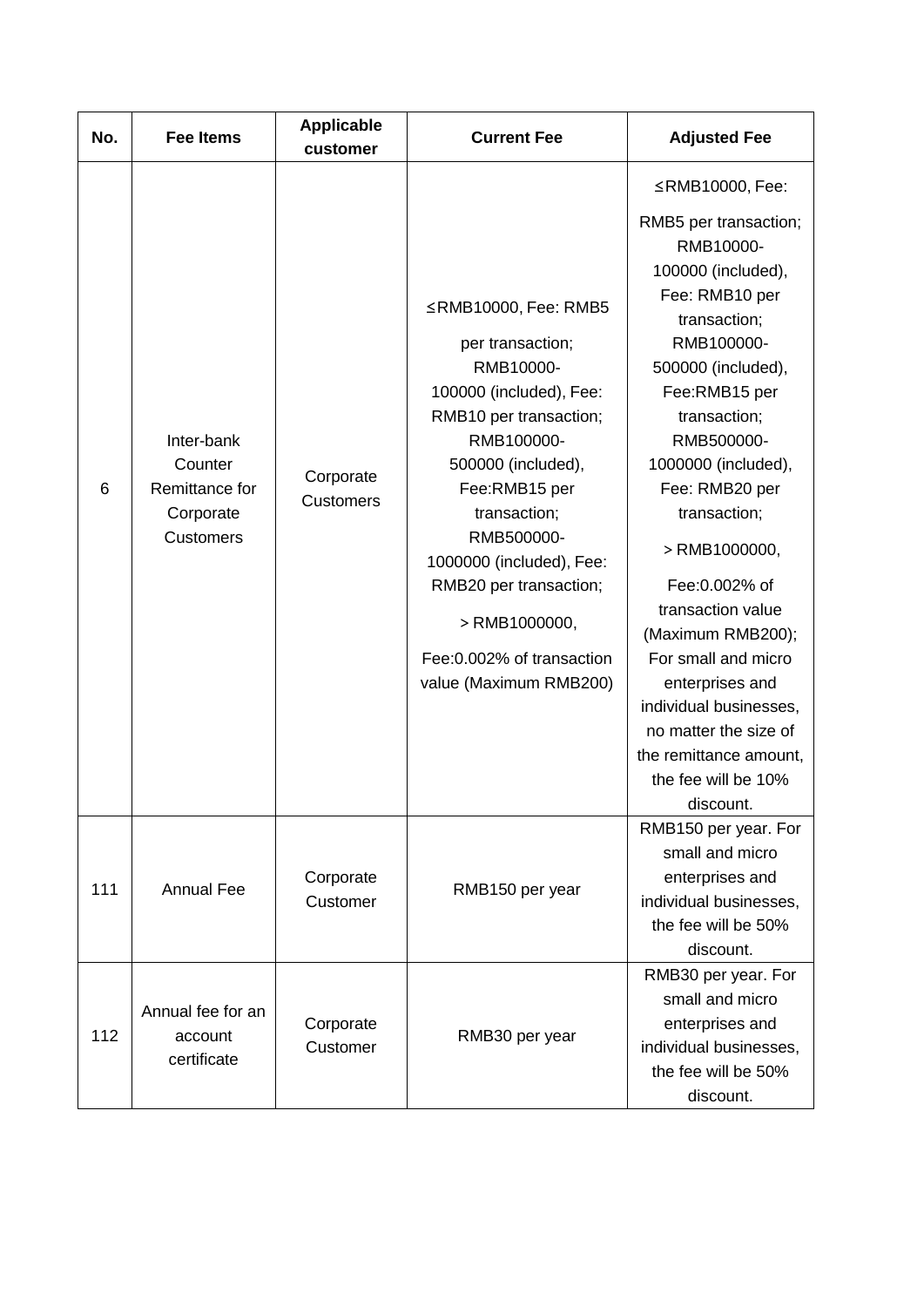| No. | <b>Fee Items</b>                                              | <b>Applicable</b><br>customer | <b>Current Fee</b>                                                                                                                                                                                                 | <b>Adjusted Fee</b>                                                                                                                                                                                                                                                                                                                                                                                                           |
|-----|---------------------------------------------------------------|-------------------------------|--------------------------------------------------------------------------------------------------------------------------------------------------------------------------------------------------------------------|-------------------------------------------------------------------------------------------------------------------------------------------------------------------------------------------------------------------------------------------------------------------------------------------------------------------------------------------------------------------------------------------------------------------------------|
| 115 | <b>CNY</b><br>Transfer/Remitta<br>nce to 3rd party<br>account | Corporate<br>Customer         | ≤RMB10000: RMB2<br>RMB10000-<br>100000(included):<br>RMB5<br>RMB100000-<br>500000(included): RMB15<br>RMB500000-<br>5million(included): RMB20<br>RMB5Million-<br>10Million(included): RMB50<br>> 10Million: RMB100 | ≤RMB10000: RMB2<br>RMB10000-<br>100000(included):<br>RMB <sub>5</sub><br>RMB100000-<br>500000(included):<br>RMB <sub>15</sub><br>RMB500000-<br>5million(included):<br><b>RMB20</b><br>RMB5Million-<br>10Million(included):<br><b>RMB50</b><br>> 10Million: RMB100;<br>For small and micro<br>enterprises and<br>individual businesses,<br>no matter the size of<br>the remittance amount,<br>the fee will be 10%<br>discount. |
| 119 | Costs of USB-<br>Key(Generation<br>One)                       | Corporate<br>Customer         | RMB50 per item                                                                                                                                                                                                     | RMB50 per item. Small<br>and micro enterprises<br>and individual<br>businesses enjoy a<br>preferential price of<br>RMB48 per item.                                                                                                                                                                                                                                                                                            |
| 173 | Online<br><b>Distribution</b><br>Service                      | Corporate<br>Customer         | RMB0.1~5per transaction<br>(The specific charge<br>standard depends on the<br>actual agreement.)                                                                                                                   | RMB0.09~4.5per<br>transaction, small and<br>micro enterprises will<br>be free of charge<br>(The specific charge<br>standard depends on<br>the actual agreement.)                                                                                                                                                                                                                                                              |